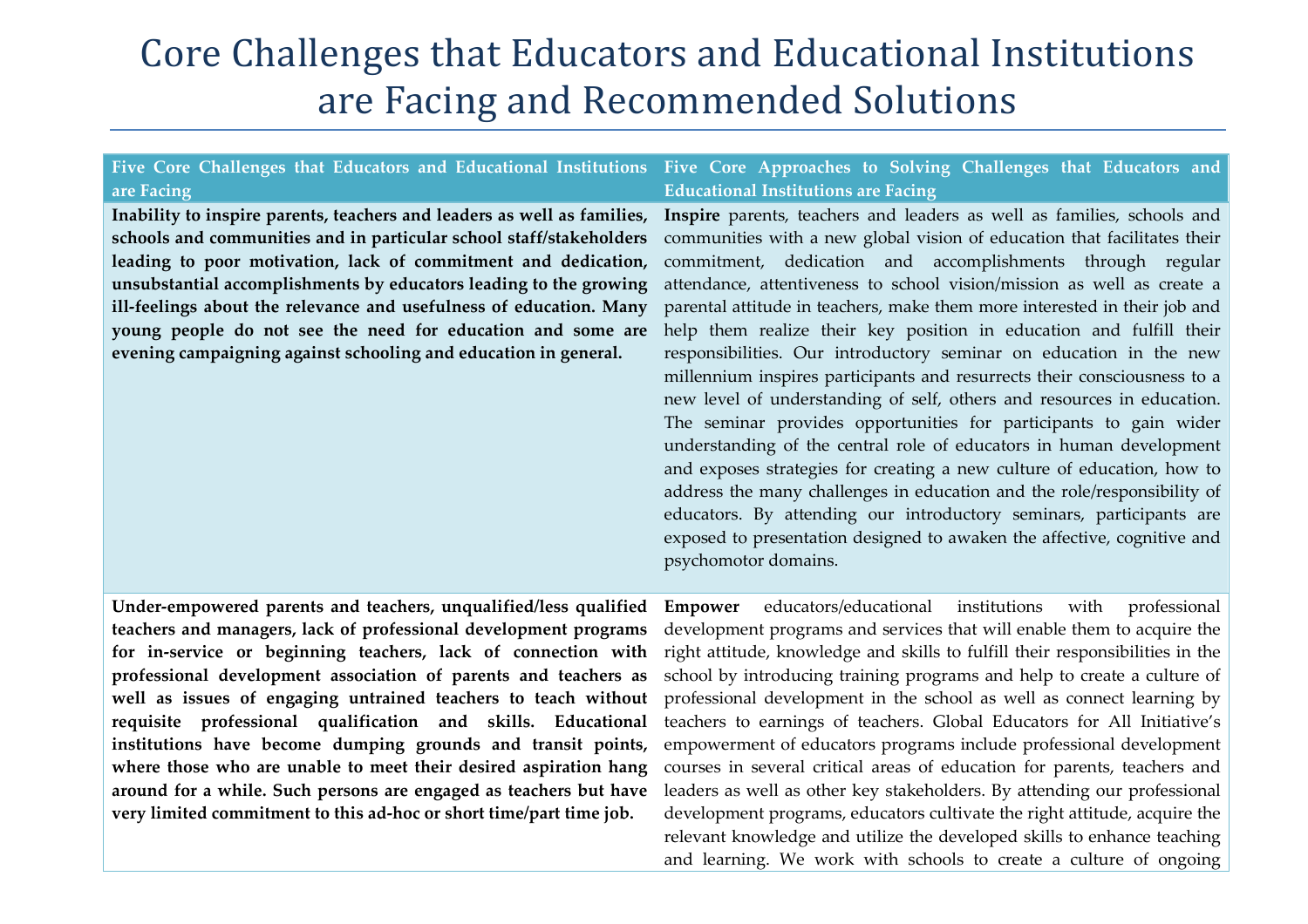professional development, build and sustain a network of professional development educators, using the abilities of experienced educators to mentor younger and beginning teachers and mobilize resources for professional development in schools.

**host community as well as between parents, teachers and leaders and even among teachers within the school, among parents of the information, experienced colleagues and other educational resources become champions of selfish agitations against more public**  communities, and between formal, non-formal and informal agencies. **benefiting policies.** 

**Disconnect between families and schools, between schools and the Connect** teachers/schools to relevant information, to colleagues and to **children in the school; there is lack of access to relevant professional**  connect teachers to capacity building associations as well as to **and funding opportunities to educators. Educators are unable to**  seminars, summits, conferences and workshops that bring educators **provide contemporary information to learners, are confined within** together and connect them to critical professional information. We work **their "borders" and are unable to see the world from a wider** to connect parents to teachers, teachers to leaders and parents to leaders **perspective, thereby producing narrow minded learners who**  as well as facilitate connection between families, schools and resources. Such services help to facilitate exchange of ideas, personnel and programs and provide teachers with professional information, educational funding/resources opportunities. GEFAI organizes periodic

**Lack of affordable and motivating material and non-material Celebrate** parents/teachers and the school through material and non **leading to non-challant and uncaring or careless attitude by parents and teachers. Schools lack strategies, policies and programs to celebrate outstanding and committed educators leading to declining through decline in output by more experienced teachers shows that**  celebrants to achieve quality education for all. **there are no practices in educational institutions to sustain interest, motivation and encourage educators to invest more as they stay longer in the profession** 

**incentives for parents, teachers as well as families and schools** material incentives to generate commitment, dedication and outstanding **commitment. Dedication and overall performance manifesting** community of celebrants and utility of resources for celebration and by performance. Services are designed in manners that outstanding parents, teachers and schools are recognized, appreciated, rewarded and celebrated. Our services help schools establish culture of celebration,

**challenged by poorly engaged, poorly utilized teachers, overloaded, overcrowded classrooms, inability to preserve the ability and**  resources/innovation and technologies. **resourcefulness of teachers as well as lack of effective utilization of family parents/community leaders by teachers/schools and lack of effective utilization of technology, and other tools for teaching and** 

**Inability to effectively and maximally utilize human and material Effectively Utilize** human and material resources available in families, **resources available in the family, schools and community to enhance** schools and communities. We help schools to get family and community **quality education for all. Cases abound where schools are**  resources to support teaching and learning, teacher engagement and as well as preservation of teachers/teaching